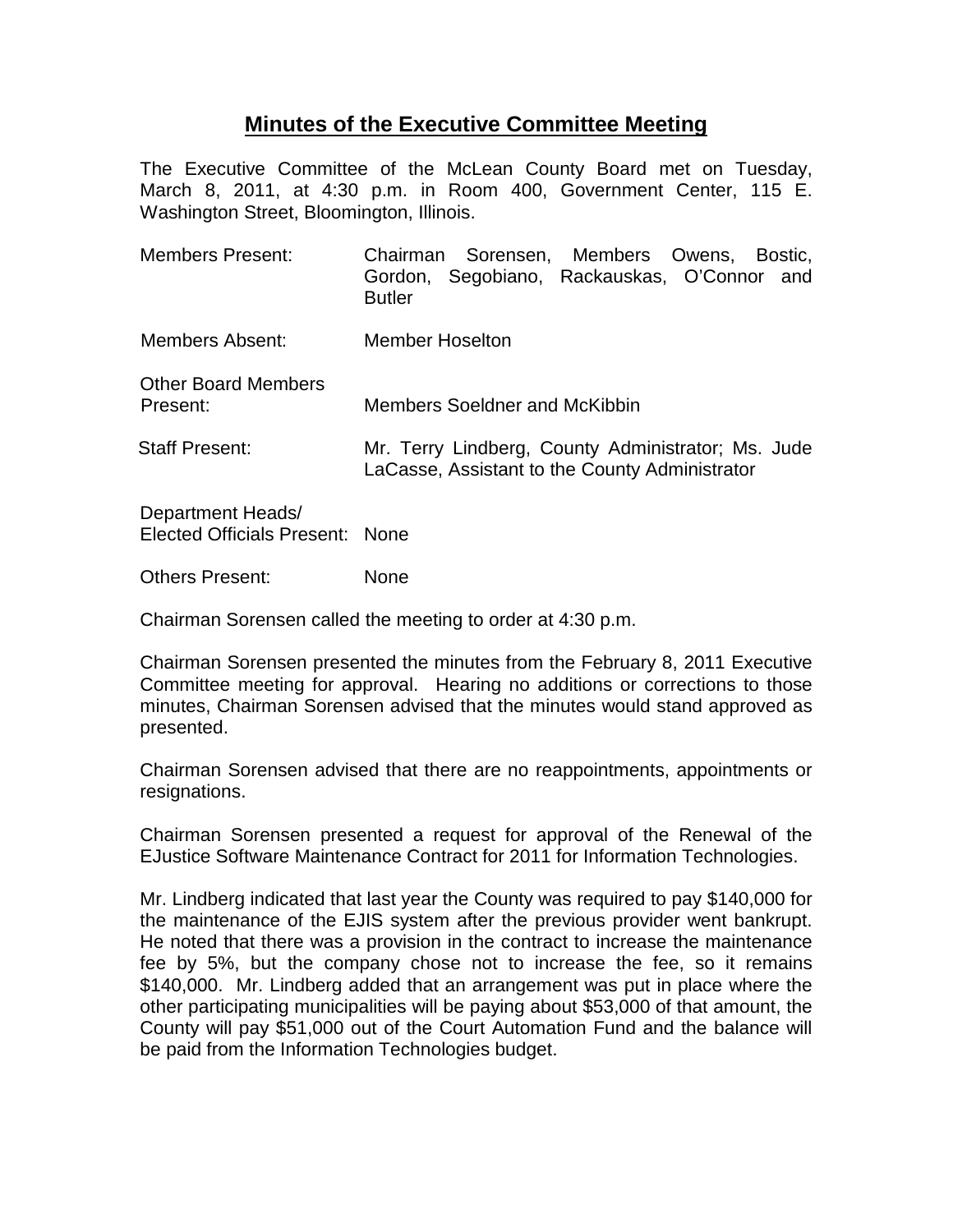Minutes of the Executive Committee March 8, 2011 Page Two

> Motion by Segobiano/Gordon to Recommend Approval of the EJustice Software Maintenance Contract for 2011 – Information Technologies. Motion carried.

Chairman Sorensen presented a request for approval of an Agreement to provide professional consulting services between MAXIMUS Consulting Services, Inc. and the County of McLean, Illinois – County Administrator's Office.

Mr. Lindberg explained that MAXIMUS is considered the established organization that does cost studies. Frequently, in statute, if you want to consider increasing a fee for a service you must have a cost study to justify the increase. The interest is in the GIS fees through the Recorders Office for the benefit of Regional Planning and other GIS activities, in certain Sheriff's fees and in some of the fees and charges that run through the County Clerk's Office. Mr. Lindberg advised that the cost of this agreement will be split between Regional Planning, the Sheriff's Department and the County Clerk's Office. He added that it was important to get this completed in the spring so that whatever the findings of MAXIMUS are and the desires of those departments are, rate changes can be incorporated.

Mr. Owens asked if the Record's Office will pay part of this fee. Mr. Lindberg replied that it will only come out of Regional Planning, the Sheriff's Department and the County Clerk's Office. He indicated that the Recorder's Office is not the beneficiary of these potential fee increases. Mr. Lindberg noted that the Recorder is aware of this agreement and may make a statement that he believes that the Property Taxes should be paying for these services and that he does not support a fee based structure.

> Motion by Owens/Rackauskas to Recommend Approval of an Agreement to provide Professional Consulting Services between MAXIMUS Consulting Services, Inc. and the County of McLean, Illinois – County Administrator's Office. Motion carried.

Chairman Sorensen presented a request for approval of a Resolution of Congratulations to the Lexington High School Cheerleading Team as per the recommendation of Member Cavallini.

> Motion by to Recommend Approval of a Resolution of Congratulations to the Lexington High School Cheerleading Team.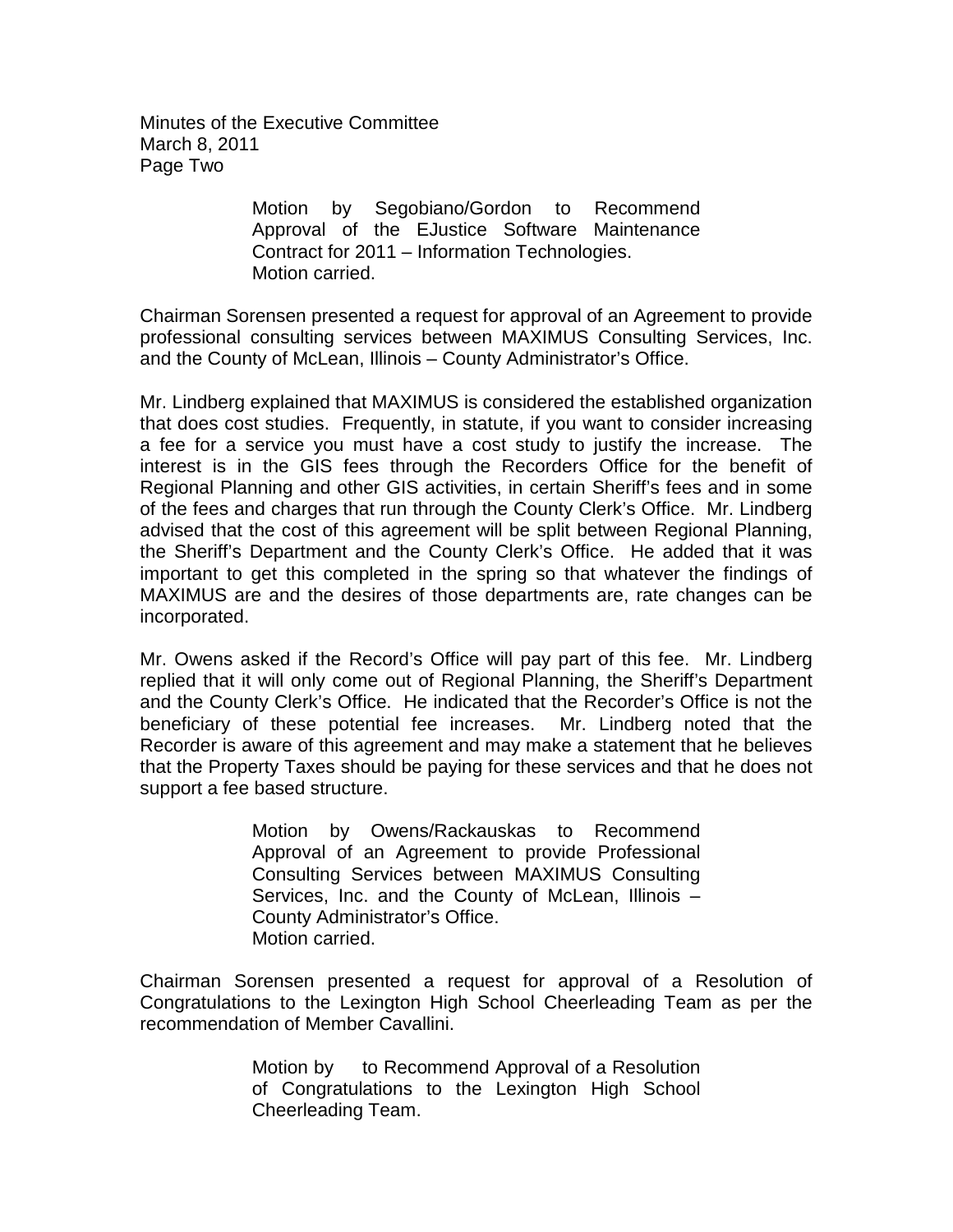Minutes of the Executive Committee March 8, 2011 Page Three

Mr. Segobiano commented that the Board Rules allow for the Chairman to send a letter of congratulations. He noted that there are so many situations in McLean County for which elementary and high school students have excelled that he believes the Chairman should have a blanket authority to send out a letter of congratulations to all of these students. Mr. Segobiano added that only those situations where State championships are won should they be invited to come to a Board Meeting for recognition.

Chairman Sorensen stated that there is a provision in the Rules that allows him to send letters of congratulation without Board action. He advised that Board Members can make a recommendation that he send specific letters of congratulation. Mr. Lindberg pointed out that the Rules currently provide that letters are sent at the discretion of the Board Member.

Chairman Sorensen indicated that currently letters and resolutions are prepared at the recommendation of Board members. He reiterated that letters of congratulations are easily sent without Board approval. Chairman Sorensen noted that it is difficult to identify all of the instances of achievement without the input of the Board members.

Mr. Soeldner suggested that the Board members be notified when a letter of congratulations is sent out.

Mr. Lindberg advised that it would be unsuitable to leave it up to the administrator's staff to decide who should receive letters. Rather, the letters of congratulations should be generated at the request of Board Members. The Rules currently state that it is up to the individual Board Member whether they want to do a letter or do a full resolution.

Ms. Rackauskas pointed out that most recognition is given to sports accomplishments. She suggested that acknowledgement also be given to other areas such as fine arts and scholastic achievements.

Chairman Sorensen called for a vote on the Motion.

## Motion carried.

Mr. Jim Soeldner, Acting Chairman, Transportation Committee, presented a request for approval of an Emergency Appropriation Ordinance Amending the McLean County Fiscal Year 2010 Combined Annual Appropriation and Budget Ordinance, McLean County Highway Department Fund 0122, McLean County Highway Department 0055.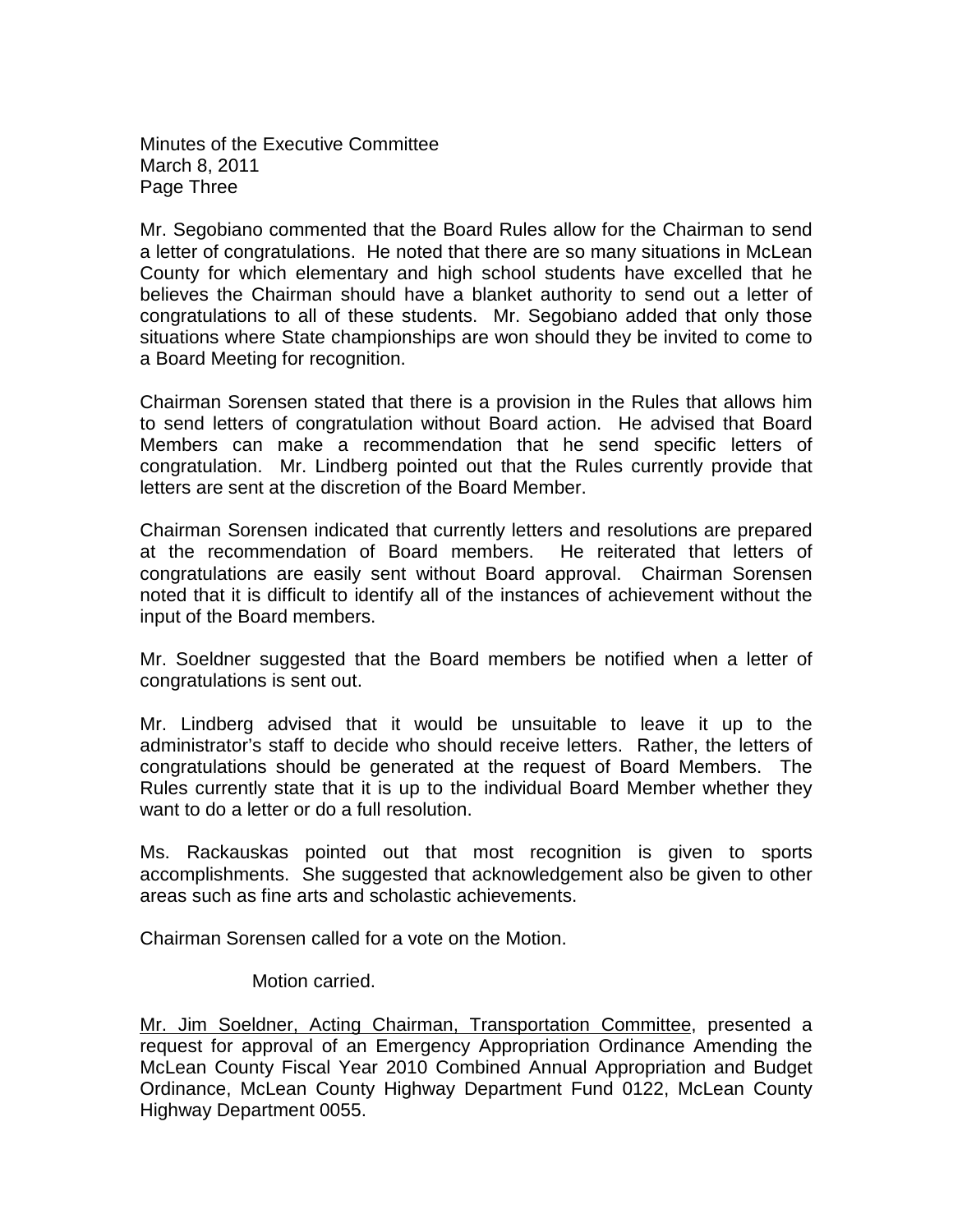Minutes of the Executive Committee March 8, 2011 Page Four

> Motion by Soeldner/Gordon to Recommend Approval of an Emergency Appropriation Ordinance Amending the McLean County Fiscal Year 2010 Combined Annual Appropriation and Budget Ordinance, McLean County Highway Department Fund 0122, McLean County Highway Department 0055. Motion carried.

Mr. Soeldner briefly reviewed the items that are going to the Board.

Chairman Sorensen asked if there were any questions or comments. Hearing none, he thanked Mr. Soeldner.

Mr. Ben Owens, Chairman, Chairman, Finance Committee**,** presented a request for approval of an Ordinance of the McLean County Board Amending the 2010 Combined Annual Budget and Appropriation Ordinance – County Auditor.

> Motion by Owens/Butler to Recommend Approval of an Ordinance of the McLean County Board Amending the 2010 Combined Annual Budget and Appropriation Ordinance – County Auditor. Motion carried.

Mr. Owens presented a request for approval of an Ordinance of the McLean County Board Amending the 2011 Combined Annual Budget and Appropriation Ordinance – County Auditor.

> Motion by Owens/O'Connor to Recommend Approval of an Ordinance of the McLean County Board Amending the 2011 Combined Annual Budget and Appropriation Ordinance – County Auditor. Motion carried.

Mr. Owens presented a request for approval of Critical Personnel Hiring Requests – County Administrator's Office.

> Motion by Owens/Segobiano to Recommend Approval of Critical Personnel Hiring Requests – County Administrator's Office.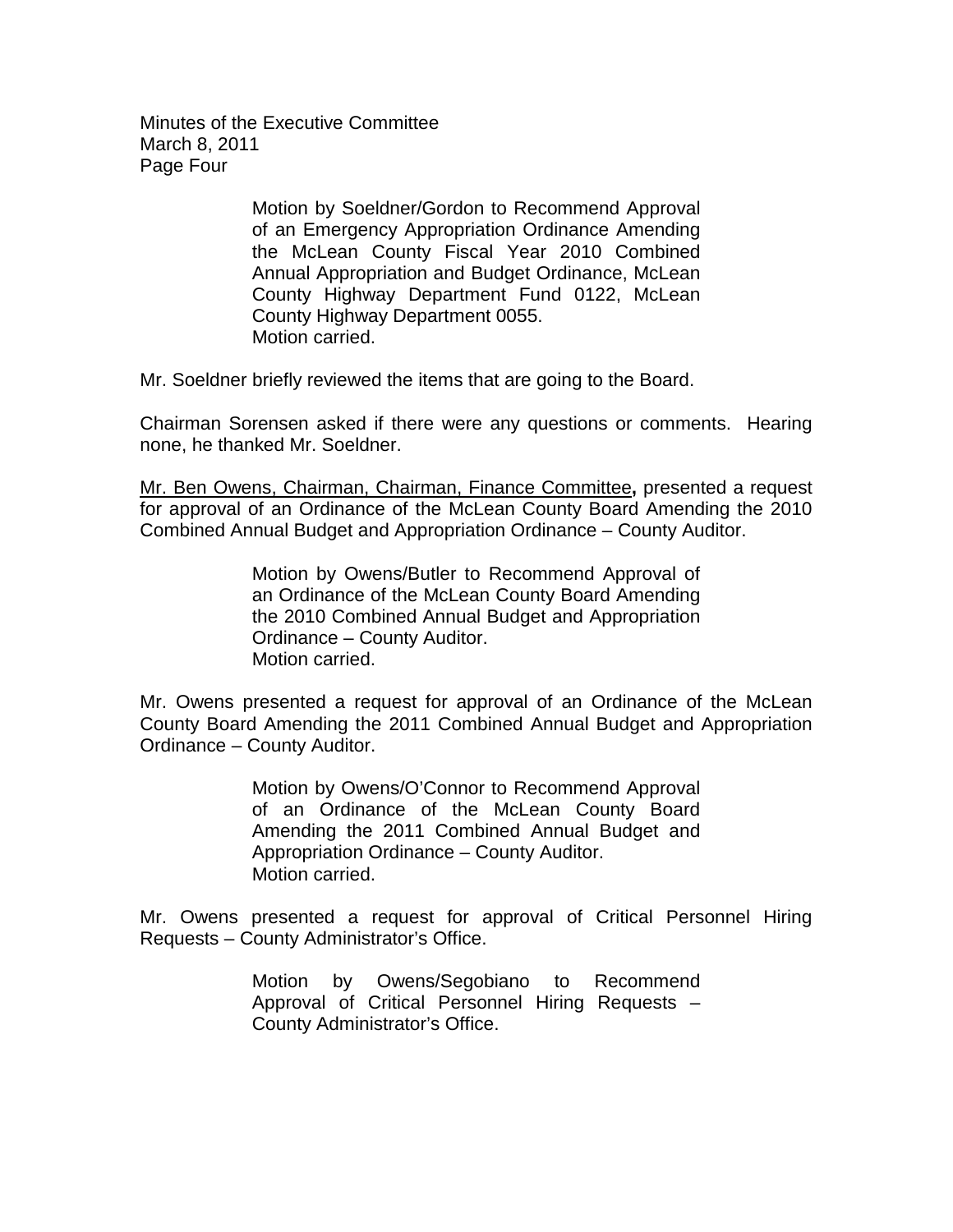Minutes of the Executive Committee March 8, 2011 Page Five

Mr. Owens advised that Ms. Cindy Brand, Jury Commission, attended the Finance Committee meeting to request that a part-time employee be changed to a full-time employee. Currently, there is one part-time employee who works four days a week and one part-time employee who works one day a week. Under the Critical Personnel Hiring Request, there was a request to fill the one-day parttime position, as that person quit. Mr. Owens noted Ms. Brand attended the meeting to see if the request could be modified to change the remaining position from part-time to full-time and not replace the one-day part-time position. He indicated that one of Ms. Brand's reasons for this change is that she anticipates retiring in a couple of years and this would be a succession plan for the Jury Commission. Mr. Owens advised that Ms. Brand's request precipitated a long discussion at the Finance Committee.

Mr. Owens stated that the Committee turned down Ms. Brand's request and recommended that, during the budget process, she make her request again. He noted that Ms. Brand agreed to do that solution.

Ms. O'Connor pointed out that the cost to the County was not in the increase in salary from four days to five days, but in the additional benefit cost of \$4,400.

Chairman Sorensen stated that he appreciates that the Finance Committee recognized that this is a budget cycle issue.

Mr. Lindberg pointed out that Ms. Julie Osborn is retiring from the Auditor's Office after 19 years of service. He invited the Committee Members to attend an Open House for Ms. Osborn on Thursday, March  $10<sup>th</sup>$  in the Auditor's Office from 1:00 to 3:30 p.m.

Chairman Sorensen called for a vote on the Motion.

Motion carried.

Mr. Owens presented four transfer requests that can be acted upon together. He advised that these transfers are done each year. They are, as follows:

- $\triangleright$  Request for approval of a Resolution transferring monies from the Working Cash Fund 0002 to the F.I.C.A./Social Security Fund 0130, Fiscal Year 2011.
- $\triangleright$  Request for approval of an Ordinance transferring monies from the Health Department Fund 0112 to the Persons with Developmental Disabilities Fund 0110, Fiscal Year 2011.
- $\triangleright$  Request for approval of an Ordinance transferring monies from the Nursing Home Fund 0401 to the Tort Judgment Fund 0135, Fiscal Year 2011.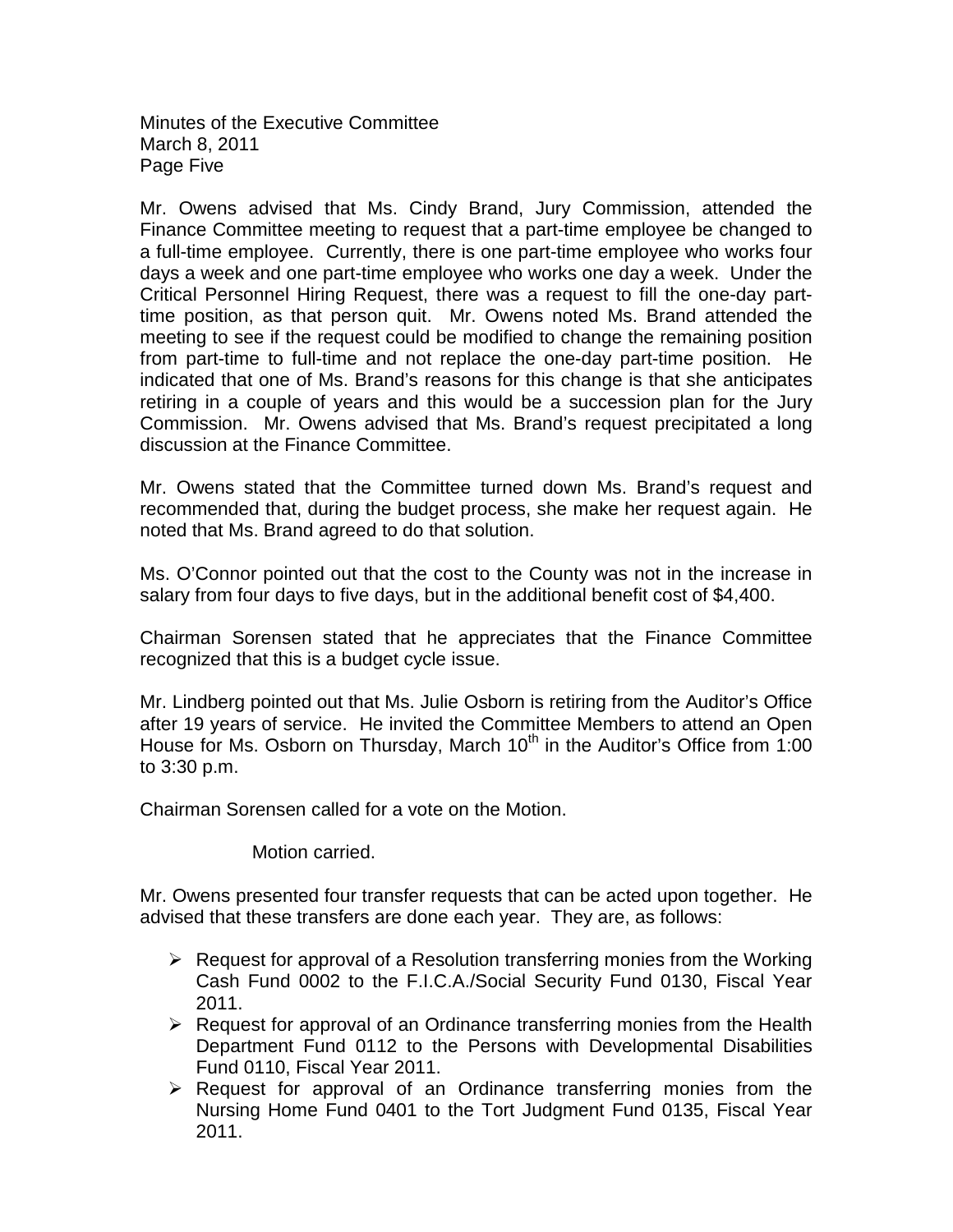Minutes of the Executive Committee March 8, 2011 Page Six

 $\triangleright$  Request for approval of an Ordinance transferring monies from the County General Fund 0001 to the I.M.R.F. Fund 0131 and the Tort Judgment Fund 0135, Fiscal Year 2011.

Ms. Rackauskas asked for an explanation of these transfers. Mr. Lindberg responded that this is an exercise that is done every spring for cash flow purposes. He noted that the County's General Fund depends largely on Property Tax Revenue and the first half Property Tax bill will not go out for another month or so. The County will not see Property Tax Revenue until June. Mr. Lindberg stated that this puts several County funds in a difficult cash-flow position.

Mr. Lindberg reported that in 1975 the General Assembly established the *Downstate Working Cash Fund*, for which the County levied. The *Downstate Working Cash Fund* produced \$742,423, which is forever on the County's books and which can be identified this time of year as the first step in helping the County through this cash flow problem.

Mr. Lindberg stated that the County has very seldom gotten to the point where it was necessary to actually make these transfers, but it is necessary to have the transfers approved should the need arise. He added that the borrowed funds must be paid back prior to October 1.

> Motion by Owens/O'Connor to Recommend Approval of a Resolution Transferring Monies from the Working Cash Fund 0002 to the F.I.C.A./Social Security Fund 0130, Fiscal Year 2011; to Recommend Approval of an Ordinance Transferring Monies from the Health Department Fund 0112 to Persons with Developmental Disabilities Fund 0110, Fiscal Year 2011; to Recommend Approval of an Ordinance Transferring Monies from the Nursing Home Fund 0401 to the Tort Judgment Fund 0135, Fiscal Year 2011; and to Recommend Approval of an Ordinance Transferring Monies from the County General Fund 0001 to I.M.R.F. Fund 0131 and the Tort Judgment Fund 0135, Fiscal Year 2011. Motion carried.

Chairman Sorensen asked if there were any questions or comments. Hearing none, he thanked Mr. Owens.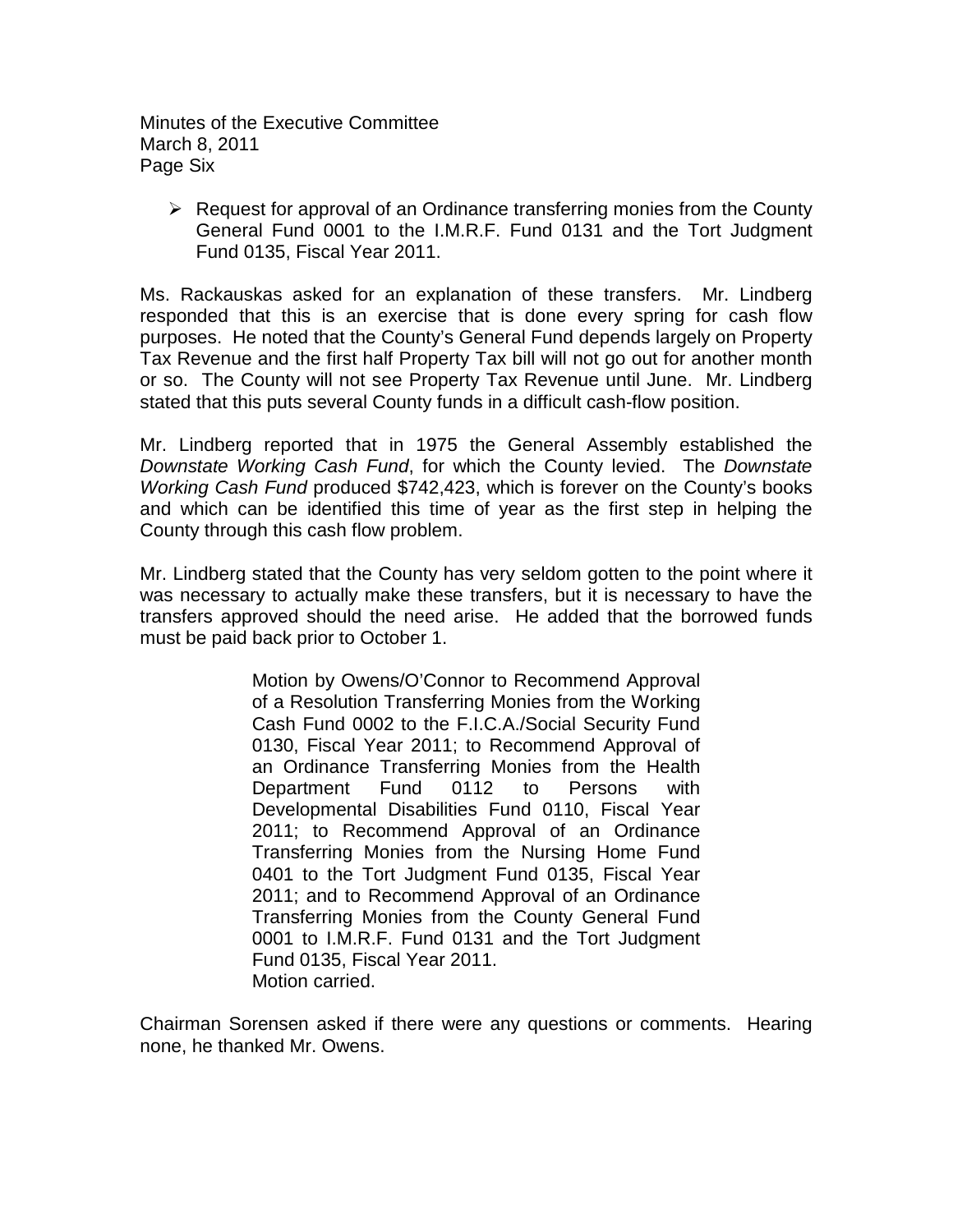Minutes of the Executive Committee March 8, 2011 Page Seven

Ms. Bette Rackauskas, Chairman, Justice Committee, presented a request for approval of an Emergency Appropriation Ordinance Amending the McLean County Fiscal Year 2011 Combined Annual Appropriation and Budget Ordinance, General Fund 0001, Sheriff's Department 0029 – Sheriff's Department.

> Motion by Rackauskas/Owens to Recommend Approval of an Emergency Appropriation Ordinance Amending the McLean County Fiscal Year 2011 Combined Annual Appropriation and Budget Ordinance, General Fund 0001, Sheriff's Department 0029 – Sheriff's Department Motion carried.

Chairman Sorensen asked if there were any questions or comments. Hearing none, he thanked Ms. Rackauskas.

Mr. George Gordon, Chairman, Land Use and Development Committee, presented a request for approval of a Resolution of the McLean County Board Approving the Recommendations of the Solid Waste Technical and Policy Committee.

Ms. Rackauskas asked if this grant is for educational purposes or actual recycling. Mr. Lindberg replied that it is to buy recycling bins and to pay a contractor to remove the materials, but it can also be for educational purposes.

Mr. Segobiano noted that the schools apply for this grant.

Motion by Gordon/Segobiano to Recommend Approval of a Resolution of the McLean County Board Approving the Recommendations of the Solid Waste Technical and Policy Committee. Motion carried.

Chairman Sorensen asked if there were any questions or comments. Hearing none, he thanked Mr. Gordon.

Ms. Diane Bostic, Chairman, Property Committee, advised that the Property Committee brings no items for action to the Executive Committee.

Chairman Sorensen asked if there were any questions or comments. Hearing none, he thanked Ms. Bostic.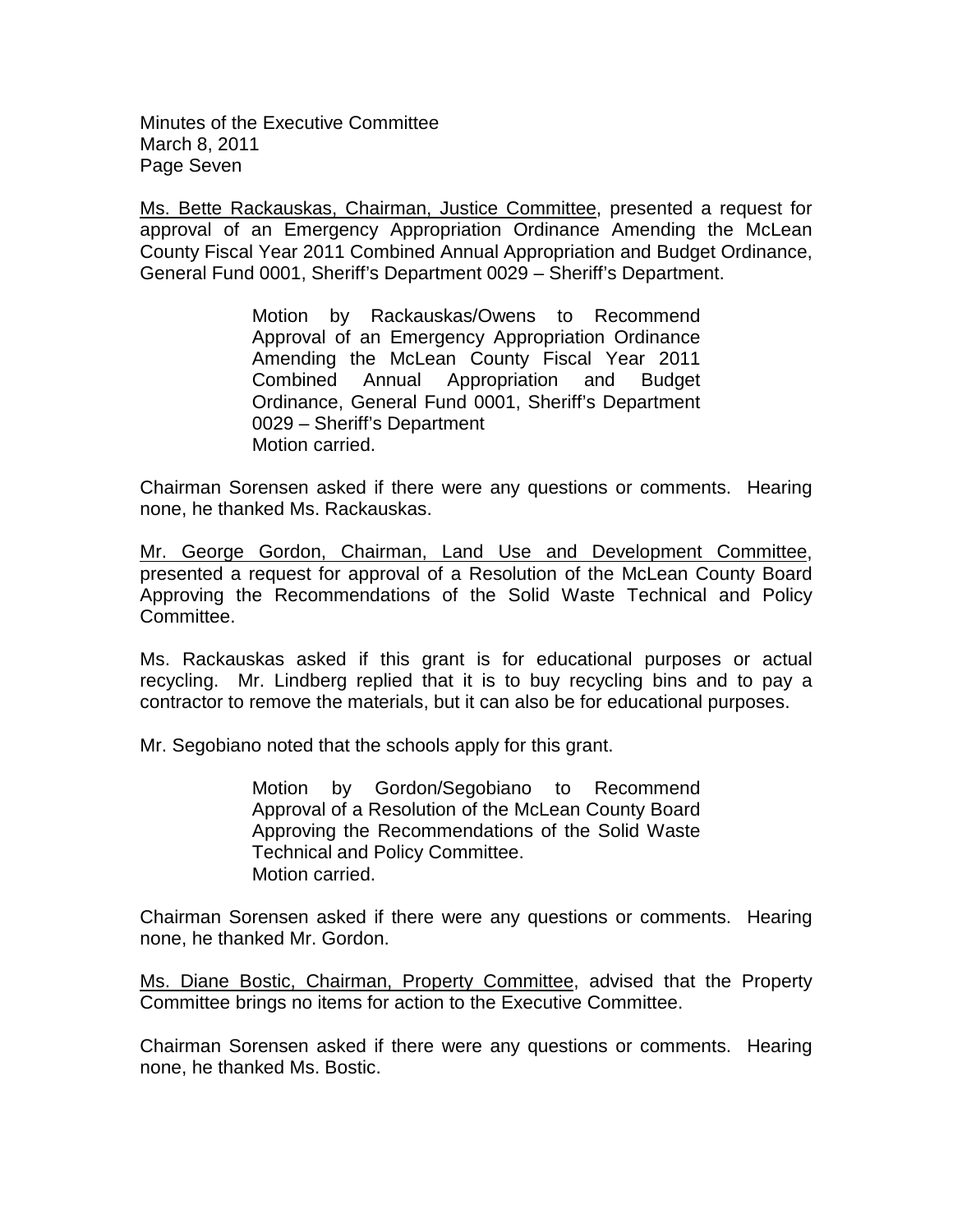Minutes of the Executive Committee March 8, 2011 Page Eight

Mr. Segobiano asked what the County's stand is on a single election commission which is being proposed by the League of Women Voters. He noted that Board members are being questioned on where they stand on this proposal.

Chairman Sorensen advised that there has been a long history of debate regarding this issue. He stated that the County has looked at the cost structure of the Bloomington Election Commission versus the County Clerk's Office.

Chairman Sorensen believes that, based on analysis that has been done many times over the years, there is some cost savings if the voters of Bloomington were to dissolve the Bloomington Election Commission and the function were rolled into the County Clerk's Office. He stated that the problem is that this is not what the League of Women Voters is proposing. Rather, the League of Women Voters is proposing that the Bloomington Election Commission be dissolved and that a new County-wide election commission be established. Chairman Sorensen indicated that this creates all of the same redundancy of cost. Mr. Gordon added that the League of Women Voters also want the election function of the County Clerk's Office to go into that County-wide election commission.

Chairman Sorensen indicated that the redundancy of management costs is the only savings that may exist. He noted that some management dollars would be saved if all of the elections were part of the County Clerk's Office. If a new County-wide election commission is created, it re-establishes the redundancy of management because you would have an executive director of the newly formed County-wide election commission and still have a County Clerk.

Mr. Lindberg advised that the League of Women Voters want three things, namely:

- 1. Convenience of the voters;
- 2. Cost savings, if there is any;
- 3. Non-partisan chief election official.

Mr. Lindberg stated that to accomplish that, two things need to be done. First, all of the qualified voters within the Bloomington Election district would need to vote on the following state statute wording: "Shall the city election law be rejected"? The voters would have to be willing to go to the polls and vote to dissolve the election commission with no guarantee what will happen in the future. Mr. Lindberg stated that, second, you would have to go back to the voters with a second referendum asking them if there is a will to establish a County-wide election commission.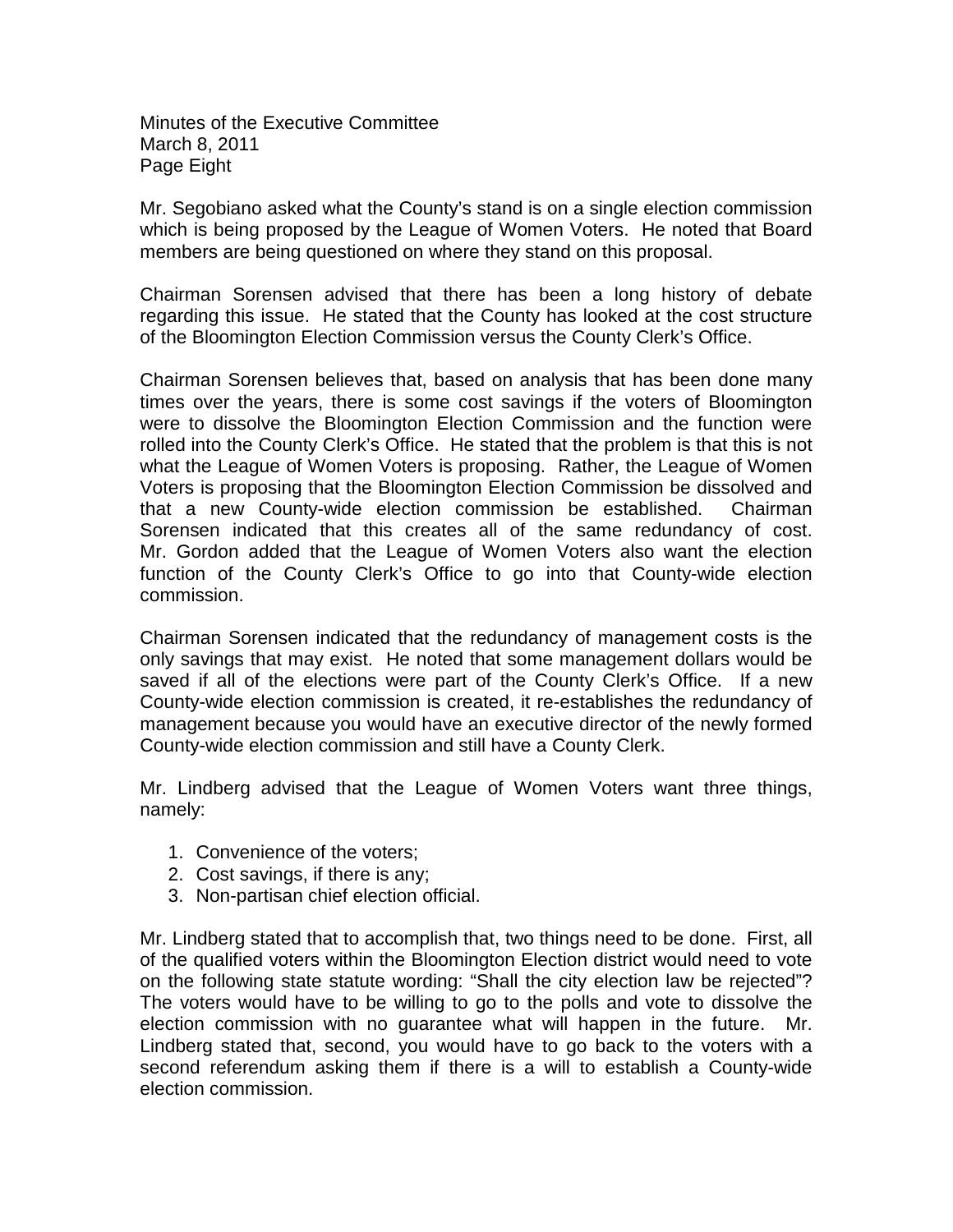Minutes of the Executive Committee March 8, 2011 Page Nine

Mr. Segobiano asked if there is an election commission like this in Springfield. Mr. Lindberg responded there is one in DuPage County.

Ms. Rackauskas noted that this is a very complex issue and voters need to be educated about the process.

Mr. Lindberg advised that Senator Koehler has introduced Senate Bill 1838 which would streamline the referendum process and allow this reorganization to be done with one referendum, but he does not know what the chances are of the Bill passing. He noted that the Bill has been assigned to committee, but he doesn't know who may be supporting it. Mr. Lindberg stated that if the Bill were to pass, that would be a good time to take another look at the issue.

Mr. Lindberg indicated that, in regard to the one case in Illinois where a county election commission was created, it may have been created by a special act of the Legislature. He added that there has been at least one local election commission that was dissolved.

Ms. Rackauskas asked if it would be possible to bypass having a general election commission and have it all fall under the County. Mr. Lindberg responded that if the voters in the Bloomington Election Commission district want to dissolve the current commission, it would automatically be combined with the County. He noted that the County Clerk's Office would then need to add staff, which is an additional cost.

Ms. Bostic asked how the Bloomington Election Commission is funded. Chairman Sorensen reminded the Committee that for many years the County's Finance Committee would forward to the Board a Bloomington Election Commission budget without recommendation. He explained that this is because, under state law, the County Board is required to fund a municipal election commission. Ms. Bostic asked if it is ultimately funded through Property Tax monies. Chairman Sorensen responded that it is funded through County-wide property taxes.

Mr. Soeldner stated that he doesn't believe the citizens of Bloomington would ever vote to dissolve the Election Commission.

Mr. Lindberg advised that the statute says that the County will fund the salaries of the executive director, the assistant director, and three commissioners, and will pay an amount relative to the amount paid in 1984 when the separate election levy was eliminated. The total amount the County pays is about \$558,000.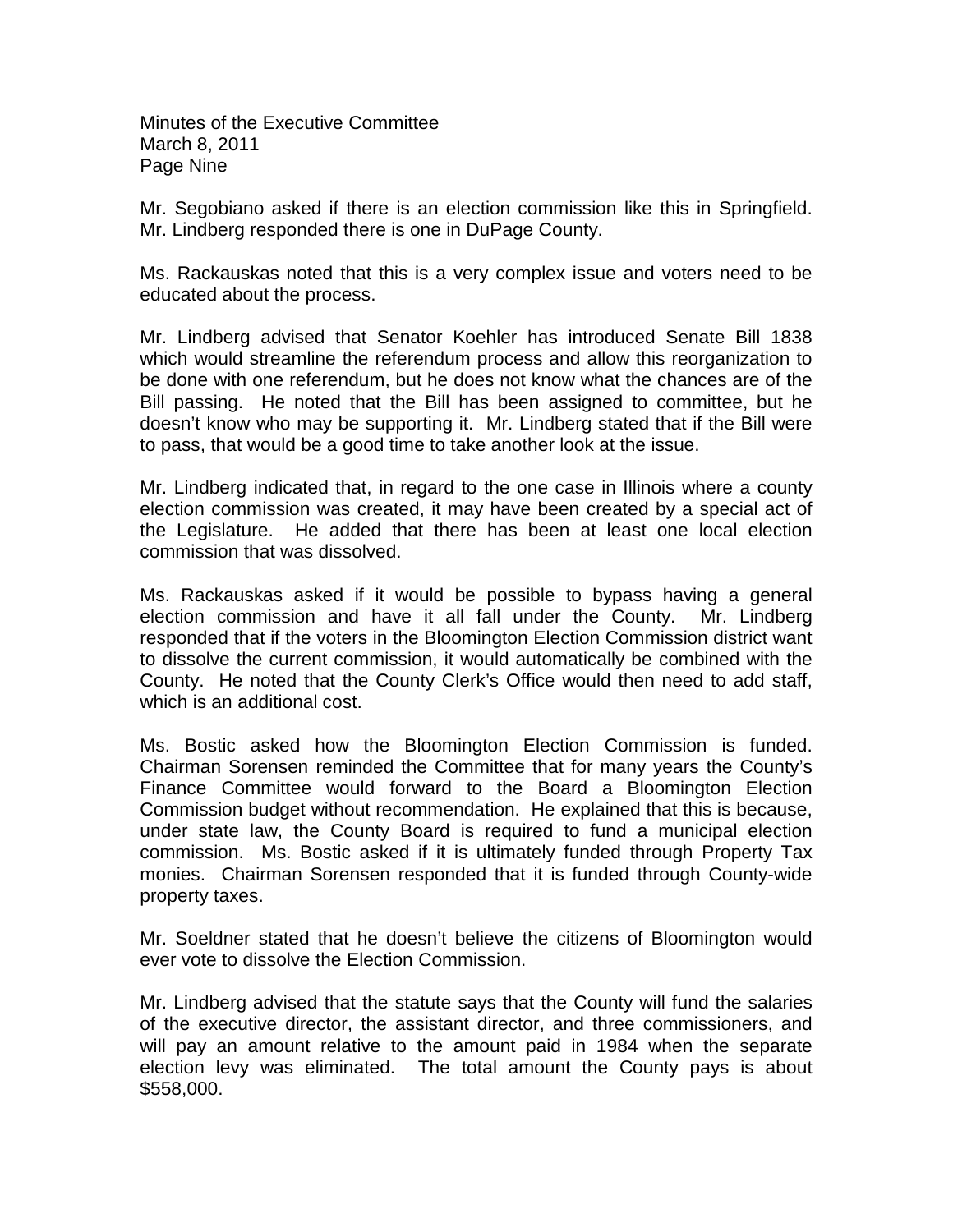Minutes of the Executive Committee March 8, 2011 Page Ten

Mr. Lindberg explained that previously there was a separate election levy formed and in 1986 the separate election levy went away and the County became responsible.

Chairman Sorensen concluded that the League of Women Voters is trying to put the responsibility on the County Board. He added that the League of Women Voters could get it on the ballot by petition, which they don't want to do because it is too much work or because they don't seem to want to start the public education process for that purpose. Chairman Sorensen stated that the League of Women Voters want the County to take the lead on this issue.

Ms. Rackauskas asked when the Bloomington Election Commission started. Chairman Sorensen replied that he doesn't know the exact year, but it was started as a result of a state law that said municipalities over a certain size can have their own election commission if they wanted one.

Mr. Lindberg advised that if the Board decided to support a referendum, both the Bloomington Election Commission and the McLean County Clerk might be opposed to it.

After additional discussion, the Committee decided to invite representatives of the League of Women Voters, the Bloomington Election Commission and the County Clerk's Office to attend the Executive Committee meeting on April  $12<sup>th</sup>$  to discuss and resolve the issue.

Chairman Sorensen presented the February 28, 2011 bills as recommended and transmitted by the County Auditor for payment. The Prepaid Total is \$176,786.20 and the Fund Total is the same.